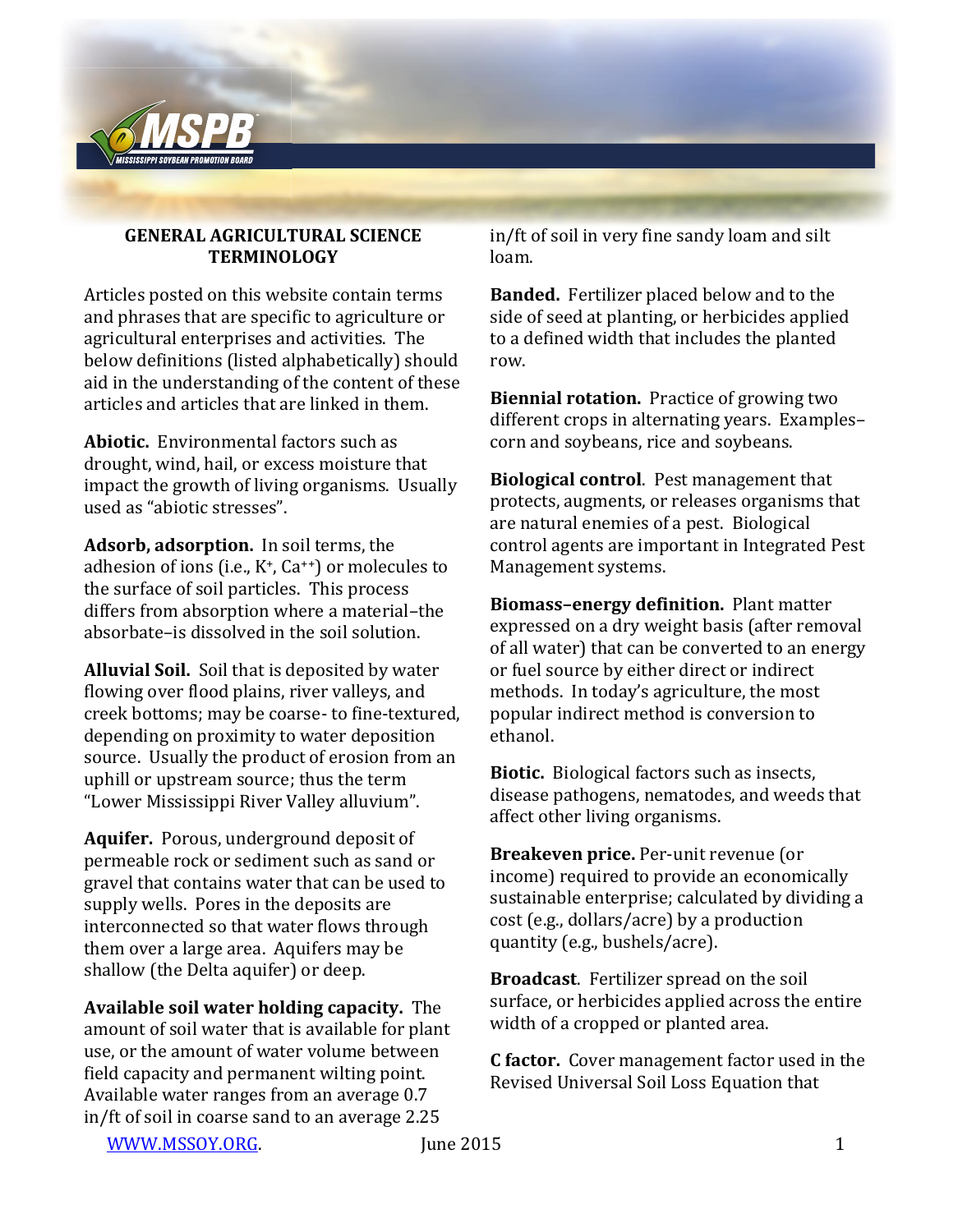

reflects the effect of cropping and management practices on erosion rates.

**Cation exchange capacity (CEC).** Refers to the quantity of negative charges that exist on the surfaces of clay particles and organic matter in soil. These negative charges attract positively charged ions or cations such as potassium (K+), calcium (Ca++), magnesium  $(Mg^{++})$ , and ammonium  $(NH_4^+)$ , which are major plant nutrients. Hydrogen (H+), sodium  $(Na<sup>+</sup>)$ , and aluminum  $(A<sup>+++</sup>)$  are the other predominant cations occupying the CEC in soils. High percentages of clay particles will impart a higher CEC, while a high percentage of sand particles will impart a low CEC. Small increases in organic matter will greatly increase soil CEC. The CEC of a soil is important because it implies the size of the reservoir of nutrients that is available to replenish the nutrients removed by plant uptake. Also, the CEC of a soil can be an indicator of how much leaching of nitrogen and potassium fertilizers will occur; i.e., higher CEC soils will experience less leaching of cationic elements.

**Cellulosic ethanol.** Biofuel that is produced from lignocellulose, the structural material that comprises the mass of most plants. Corn stover, switchgrass, and wheat straw are common agricultural sources of lignocellulose that are being/can be used in cellulosic ethanol production.

**Conservation tillage.** Limited mechanical operations with implements that result in the soil surface being covered with >30% plant residue.

**Conventional tillage system.** Combination of mechanical operations with implements that

result in a seedbed that is essentially free of weeds and plant residue cover. This is the antithesis of conservation tillage.

**Cover crop.** Crop grown to provide soil cover during seasons when an annual grain crop is absent.

**Crop rotation.** Practice of growing two or more annual crops in a given field in a planned pattern or sequence in successive crop years.

**Cultural control.** Pest management that uses tillage, sanitation, harvesting, and other techniques to alter the pest's environment. Includes practices that enhance plant productivity to overcome the effects of pest injury.

**Deep tillage.** Mechanical operations with implements that affect soil properties below 6 inches. This can be compatible with conservation tillage if the soil surface is relatively undisturbed by the operation.

**Disease.** Plant injury from biotic stress resulting from infection by fungi, oomycetes, nematodes, bacteria, or viruses.

**Doublecrop.** Growing two crops alternately during a 12-month period.

**Dryland production system.** Growing a crop without supplemental water or irrigation.

**Enterprise budget.** Type of farm financial report that owners or managers may use to help make decisions. After defining the specific production techniques to be used by the enterprise (e.g., a crop produced with no-till practices), the budget typically will have a section describing the projected dollar values (usually on a per-acre or per-bushel basis) for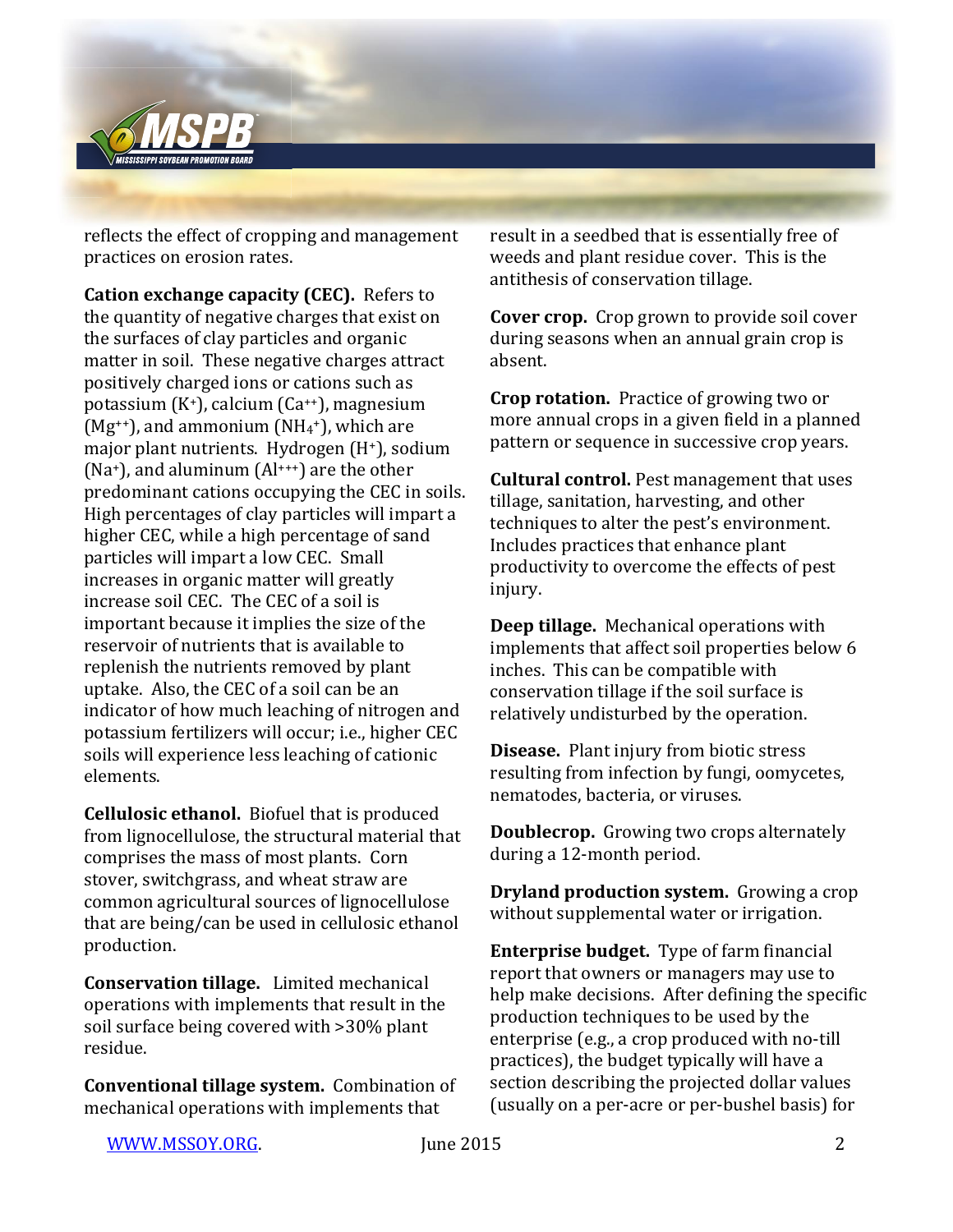

gross receipts, operating costs, ownership costs, and returns above costs. These are generated by computer programs such as the Mississippi State Budget Generator.

**Erosion.** Undesirable displacement of soil from a site by wind and/or water.

**Fallow.** Land normally used for the production of a crop (cultivated land) that is left idle with no crops growing on it for a season. Fallow land may be untilled or tilled during the idle period. The fallow practice is often used to destroy weeds and conserve soil moisture.

**Farm gate value.** Value of an agricultural crop when it leaves the farm, usually synonymous with the selling price of the product.

**Field capacity (FC).** The volume of water in remaining in soil after gravitational water flow has ceased. This point of soil water content is generally accepted as about 0.3 bar tension.

**Genotype.** Genetic makeup of an organism (as distinguished from its phenotype or physical characteristics), or the total of genes that are transmitted from parent to offspring.

**Germplasm.** Collection of diverse genetic resources (e.g, soybean seed) that are available to be used in the development of improved breeding lines and varieties.

**Herbicide.** Chemical substance or cultured biological organism used to kill or suppress the growth of plants.

**Herbicide-Tolerant.** Ability of a plant to survive and reproduce after herbicide treatment. Often used interchangeably with **Herbicide-Resistant**.

**Host-plant resistance.** Genetically controlled innate or bred phenotypic or physiological property of a plant that enables it to withstand injury from insect feeding and pathogenic infection.

**Identity preserved (IP).** Refers to identification and maintenance through marketing channels (usually through contractgrowing for a higher or premium price) of seed with specific traits or characteristics that are sought or preferred by users.

**Integrated pest management (IPM).** The ecologically based decision support system for managing weeds, plant pathogens, and insect pests while minimizing use of agrichemicals. Combines complementary and compatible biological, chemical, and cultural control tactics to make pest management economical, environmentally sound, and socially acceptable.

**Leaching (Leachate).** As related to soil, the downward movement of dissolved material through soil by percolation, which is the gravitational movement of water through the soil pores. Often results in the complete removal of the dissolved material. (The material being leached).

**Macronutrient.** An essential nutrient element that is needed by plants in relatively large quantities. Elements are N (Nitrogen), P (Phosphorus), K (Potassium), S (Sulfur), Ca (Calcium), and Mg (Magnesium).

**Micronutrient**. An essential nutrient element that is needed by plants in small quantities. Elements are Cl (Chlorine), Fe (Iron), B (Boron), Mn (Manganese), Zn (Zinc), Cu (Copper), Mo (Molybdenum), and Ni (Nickel).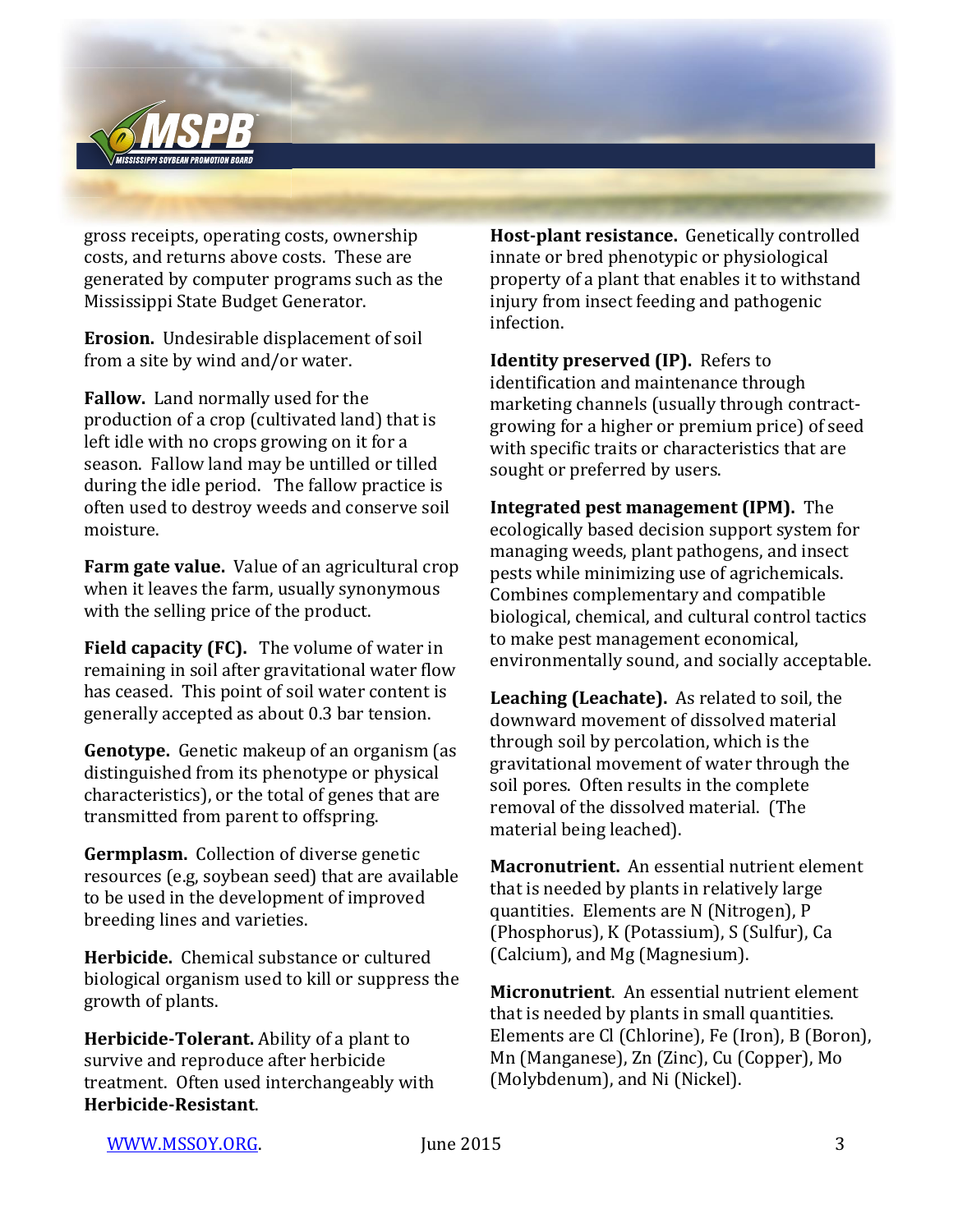

**Net returns.** The estimated dollar value of the projected gross receipts minus the projected costs that have been allocated to a particular farm enterprise. Net returns (or returns above costs) represent a residual return to all factors of production for which a cost has not already been included. For example, an enterprise budget may include a cost for all inputs except land. In this case, the net return (if positive) would represent the amount available to pay for a land charge. Another example might be a case in which all inputs except management have been included in the cost estimate. In such a case, the net return would be the amount available to pay for the management functions related to the enterprise. Net returns may be negative, indicating that the revenue generated by the enterprise is not capable of covering all allocated costs. The statement "Net return to land, management, and general farm overhead" indicates that all costs except those associated with the three listed items have been accounted for in the calculated net return.

**Nitrogen fixation.** Process by which atmospheric nitrogen is combined with other elements to form inorganic compounds which can then be converted by nitrification into nutrients that can readily be absorbed by plants and used for making more complex organic compounds. Specifically, conversion of atmospheric nitrogen into nitrogen compounds by *Rhizobium* bacteria in the root nodules of legumes.

**Nitrification inhibitors**. Chemical compounds added to nitrogen fertilizer for the purpose of reducing the rate of conversion of ammonium form of fertilizer to nitrate form.

**Nodules.** Small bodies or organelles (on the soybean root surface) that contain *Rhizobium* bacteria.

**Non-selective herbicide**. Chemical compound that is generally toxic to all plants treated; used to kill a wide range of plant species that usually includes crop species in the treated area. Some selective herbicides may become nonselective if used at very high rates.

**Oxidation of organic matter**. Breakdown of organic matter by microbial activity. Process is temperature driven; therefore, more pronounced in the Midsouth which has relatively mild winters.

**Percolation.** As related to soil, the gravitational (downward) movement of water with dissolved minerals through the soil pores.

**Perennial.** Plant species that have a life cycle lasting more than two years. Perennnial plants survive winter and environmental stresses as underground tissues such as roots, rhizomes, bulbs, or tubers.

**Permanent wilting point (PWP).** The volume of water remaining in soil when plants can no longer extract water, and the point at which a plant will not recover from wilt until water is added to soil. This point of soil water content is generally accepted as about 15 bars tension.

**Phenotype.** Physical appearance of an organism (as distinguished from its genotype) that results from the interaction of its genotype with the environment, which includes such factors as light, soil moisture, and temperature.

**Plant introduction (PI).** Germplasm brought to the United States from other parts of the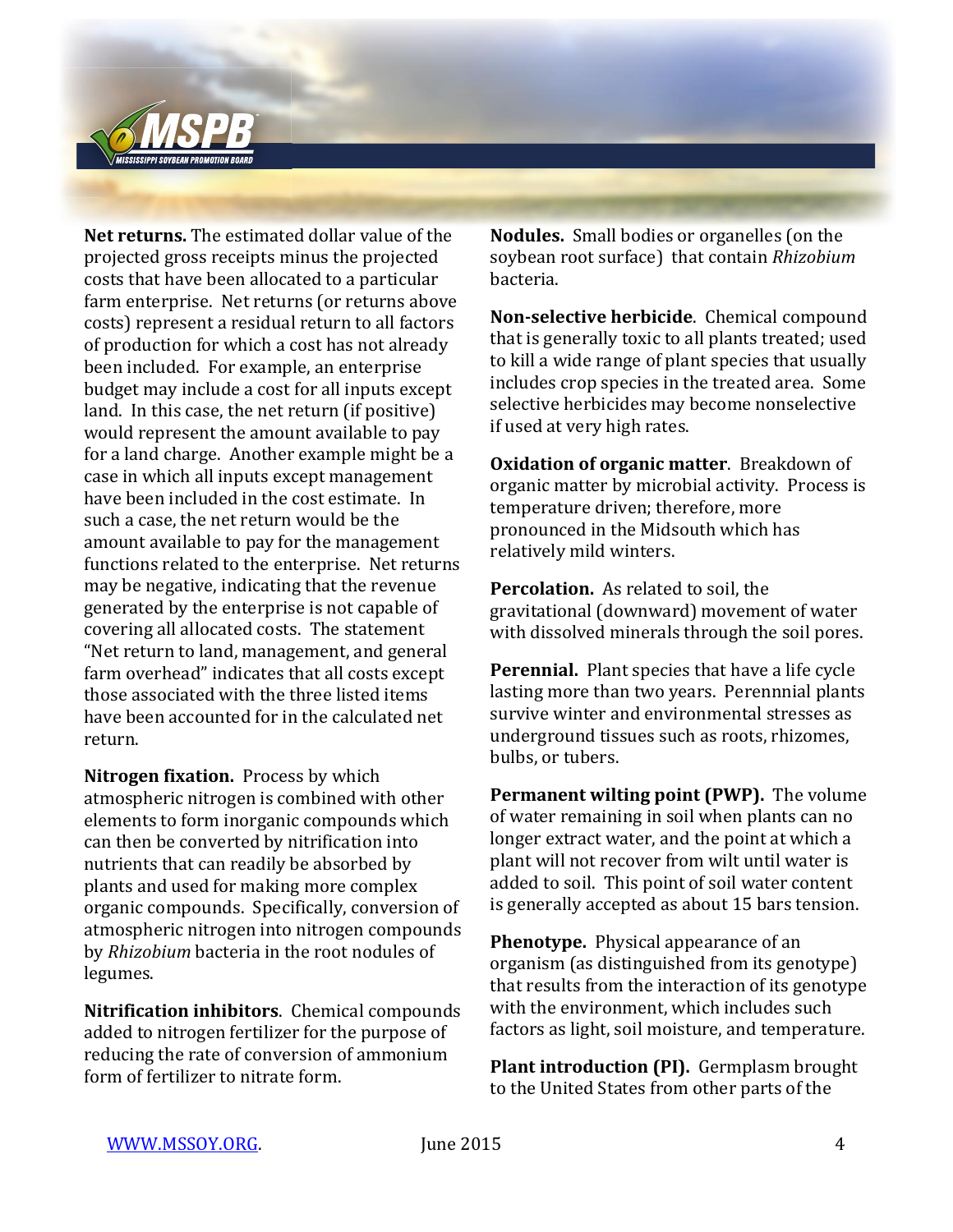

world to provide new genes for potential improvement of crop productivity.

**Plant pathogen.** Fungi, oomycetes, nematodes, bacteria, or viruses that infect plants and cause injury and/or disease.

**Plant residue cover.** Plant material remaining on the soil surface after crop harvest. Often used in relation to definition of tillage systems.

**Reduced tillage system.** Limited mechanical operations with implements that result in the soil surface being covered with 15 to 30% plant residue.

**Residual herbicide.** A herbicide that persists in the soil and injures or kills germinating weed seedlings for a relatively short period of time after application.

*Rhizobium***.** Group of nitrogen-fixing bacteria that are found in the nodules affixed to roots of legume species.

**Ridge tillage.** Soil is mounded up (a ridge or bed is built) in the fall of the year and the crop is then planted on top of this shallow ridge or bed.

**Row spacing.** Lateral spacing between plants that are planted in a row or drill.

**Selective herbicide/pesticide.** A chemical compound that kills only certain species of plants or plant pathogens. Broad or narrow spectrum, depending on the compound.

**Soil bulk density.** The ratio of dry soil mass to a known soil volume, including pore spaces. Usually given in  $g/cm^3$  using undisturbed, oven-dried soil obtained from a core sample with a known volume.

**Soil persistence***.* Refers to the length of time that a herbicide applied to or in soil remains effective.

**Soil porosity.** Refers to the amount of pore or open space between soil particles. Pores are created by the contact between soil particles. Fine-textured soils have more total pore space than coarse-textured soils; however, the pores are much smaller than those in soils with a high sand content. Thus, clay soils (more fine particles) hold more water than coarsetextured sandy soils, but because of the large surface area associated with the smaller clay particles, much of this water is adsorbed and difficult for plants to extract.

**Soil texture.** Classification of a soil based on its percentage of sand (largest particles), silt, and clay (smallest particles). Soil properties such as speed of internal drainage, water holding capacity, available water holding capacity, aeration, susceptibility to erosion, and cation exchange capacity (CEC) are influenced by texture. Soils that have a predominance of clay particles are called finetextured soils, while those dominated by larger particles are called coarse-textured soils.

**Soil Water holding capacity**. The amount of water that is held in a soil after gravitational water loss has ceased.

**Stale seedbed planting system.** A seedbed that has received no seedbed preparation tillage just prior to planting. It may or may not have been tilled since harvest of the preceding crop. Any tillage conducted in the fall, winter, or early spring will have occurred sufficiently ahead of planting time to allow the seedbed to settle or become stale. A crop is planted in this unprepared seedbed, and weeds present